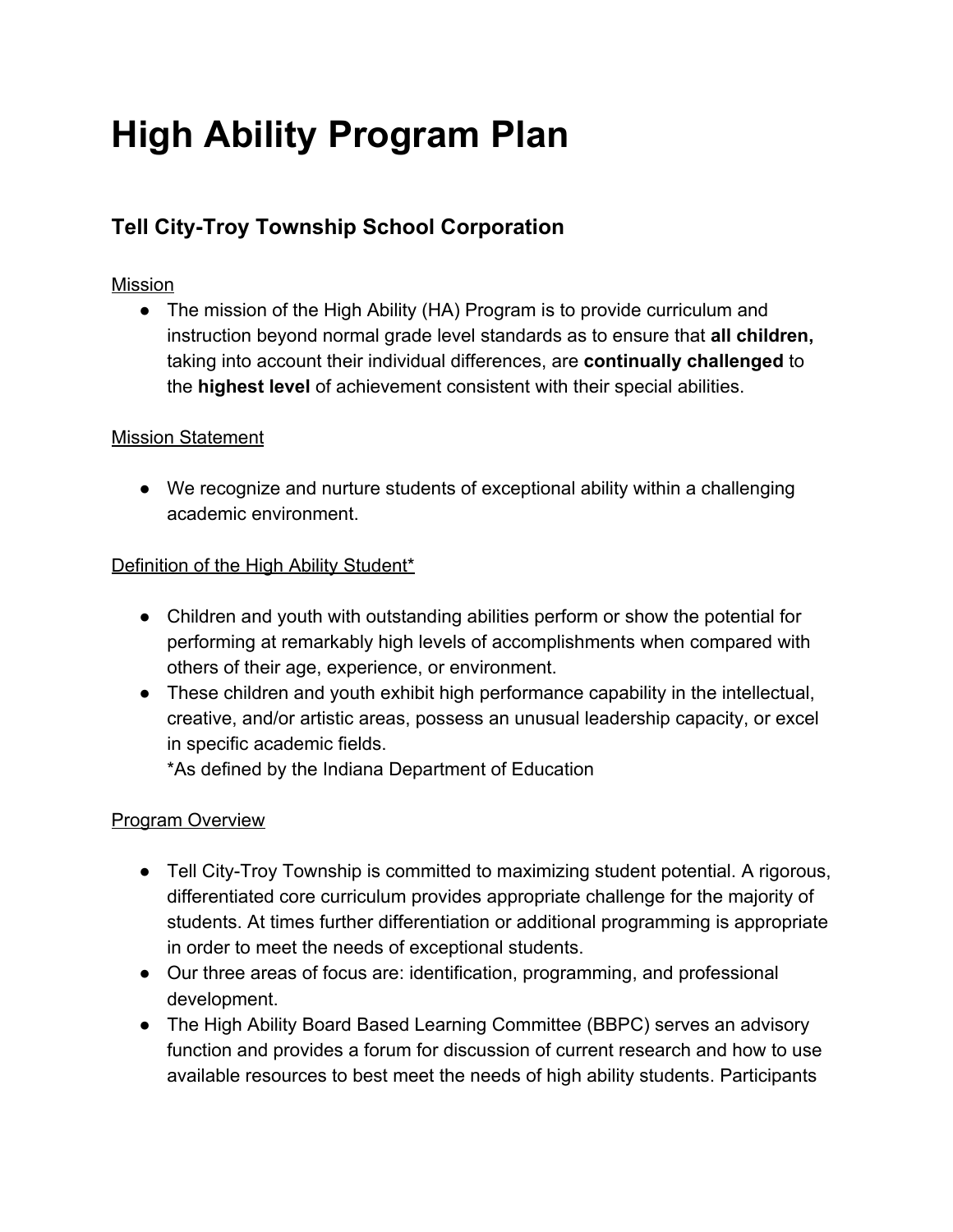in the BBPC include administrators, teachers, parents, students, and community members.

- Administrators at each school building will identify one administrator and one certified staff member as high ability liaisons. These individuals will attend the BBPC meetings and oversee high ability identification, programming, and professional development at their building with the support and guidance from the buildings' High Ability Coordinators.
- HA liaisons are encouraged to invite community members, parents, and where appropriate, high ability students to attend the BBPC meetings.
- The BBPC will evaluate the current High Ability program annually and suggest changes to improve services within the corporation to better serve the High Ability students.
- The High Ability BBPC will meet quarterly
- Each year the school corporation is required by the Indiana Department of Education to attach the High Ability designation to the student identification number of those students who have received high ability services throughout the current school year.
- In conjunction with the mission of Tell City-Troy Township School Corporation, the BBPC for high ability is committed to researching and understanding the needs of high ability students in order to make meaningful recommendations that will ultimately maximize opportunities for the students to attain the highest potential.

# High Ability Assessment and Identification Plan

- We administer the CoGat Pre-screener to all students in 2nd and 6th grade.
- Once we have the pre-screener scores, we take those students who scored in the 80th percentile and administer the post screener.
- Students who are NOT already identified as high ability but received a Pass+ on the ISTEP+ in LA or MATH will be tested with the pre-screener in grades 3,4, 5, 7, and 8.
- All new students in grades 3-8 will be tested with CoGat pre-screener
- All students in grades K-1 will be tested with the pre-screener.
- Students who score in the 85th percentile or higher will be given the post screener.
- To identify, the 9th stanine will identified as high ability.
- A student may be identified as High Ability in math, language arts, or both (General Intellectual --GI) based on the stanine levels of the CoGat post-screener scores.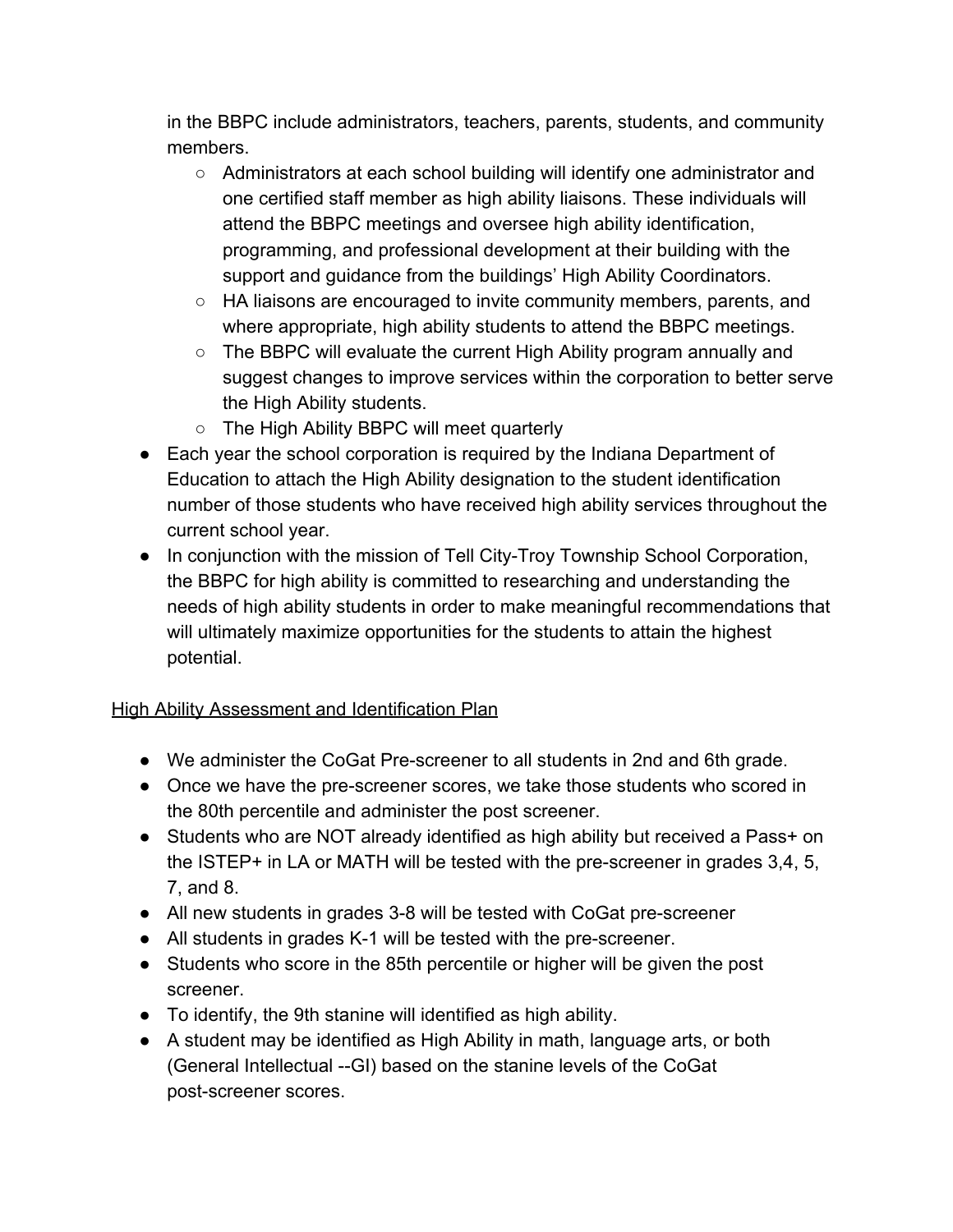- New students to the corporation in grades 9-11 who desire to be in High Ability Program are given the OLSAT and Iowa tests.
- Students who have dropped out of the program and wish to return are also given the same tests as new students to the corporation before placement.

Curriculum and Instructional Strategies Plan

- We officially identify (sending letters out to parents) starting in third grade, but we start servicing students in kindergarten.
- We differentiate learning activities to meet needs of HA students.
- We cluster group (grouping about 5-8 HA students in one class) in grades 3-5, with students who are average and above average (no IEPs) in that class.
- For grade 6, we have a HA math and LA class.
- In grades 1-2, they have a pull-out time to extend learning for the HA kids.
- In K, they differentiate for them within the mixed-ability classroom.
- Once in the Junior-Senior High School, students are cluster grouped or placed in separate HA classes.
- In classes where HA students are cluster-grouped, the instructor uses differentiated instruction to address the needs for all students in the class.
- Separate classes for the HA students maintain rigor and pace that are appropriate for HA learning.
- On the high school level, the corporation currently offers the following separate HA classes: Honors English, grades 9-11; Honors math classes; Honors World History, Accelerated sciences; AP classes in history, literature, computer science, calculus, and chemistry.

# **High Ability Guidance and Counseling Plan**

High ability students will receive counseling and guidance in academic, career and character development. Students will participate in classroom guidance lessons for 3-5 sessions and individual and/or group counseling, when applicable. When individual counseling is necessary, the high ability student and counselor will meet to assess the high ability student and devise a plan to address his/her physical, social, and/or emotional needs. Goal setting will be established to include psychosocial concerns. Progress will be assessed through observation, data collection and individual counseling. Collaboration between involved parties will foster academic and social success.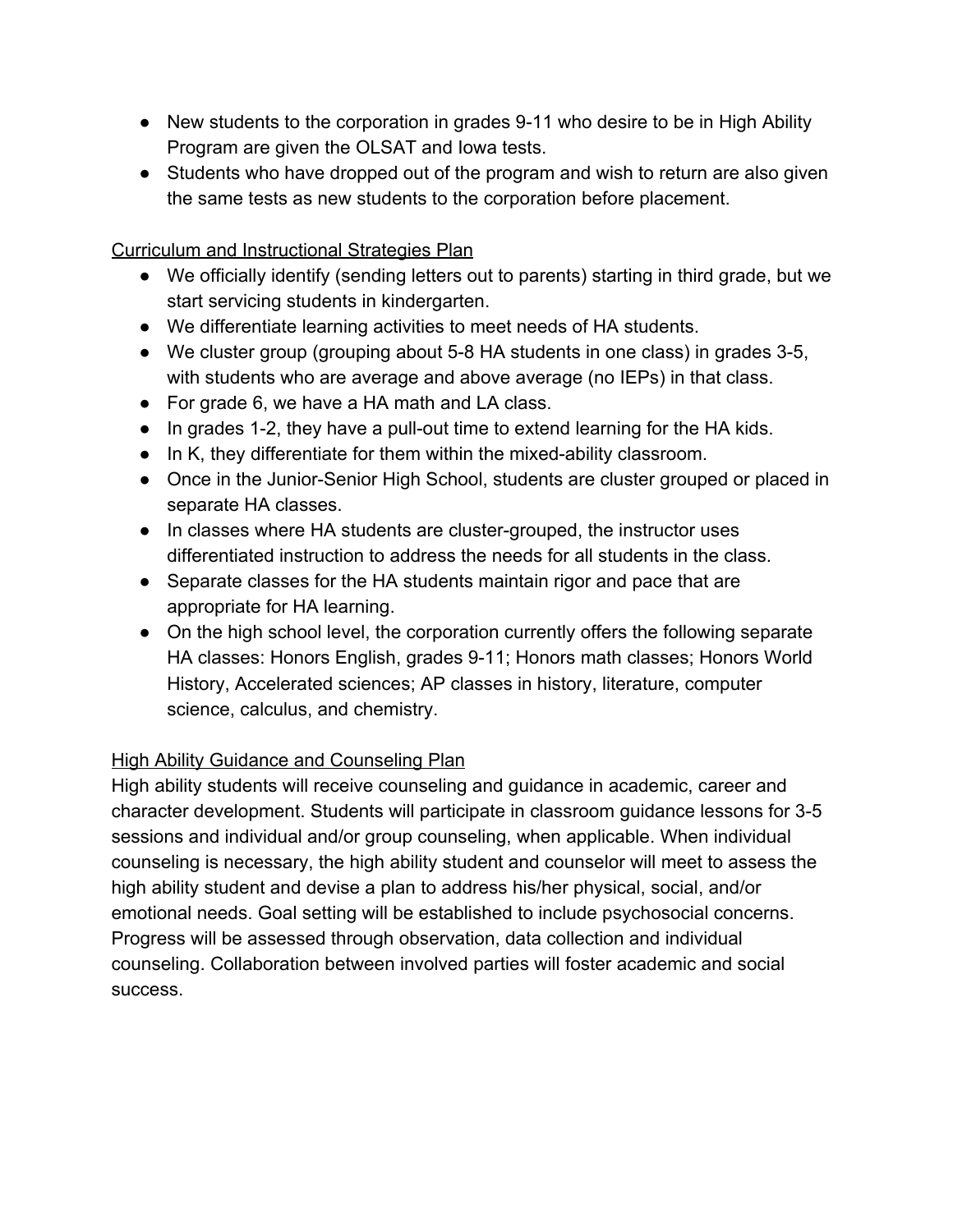# Professional Development Plan for HA Program

- Staff members who work the HA students should continually seek professional services to enhance their subject knowledge, teaching methods, interpersonal relationships, and student expectations.
	- In an effort to provide opportunities for these staff members to enhance these components of education, teachers will be encouraged to attend workshops, conferences, training sessions, and staff development.
	- Possible programs include but are not limited to: Indiana Association for Gifted Conference; Southern indiana Education Cooperative (SIEC) sponsored programs, College Board AP training sessions, state-sponsored projects, corporation-wide or building-level workshops.
- Teachers are encouraged to seek opportunities which will allow them to incorporate the latest research-based practices in education into their classrooms.
- The TCTTSC support both the general and high ability teachers as they respond to the academic and social-emotional needs of high ability learners.
- Staff members are encouraged to seek and attend Professional Development opportunities throughout the year with much of the associated costs absorbed through the HA grant.